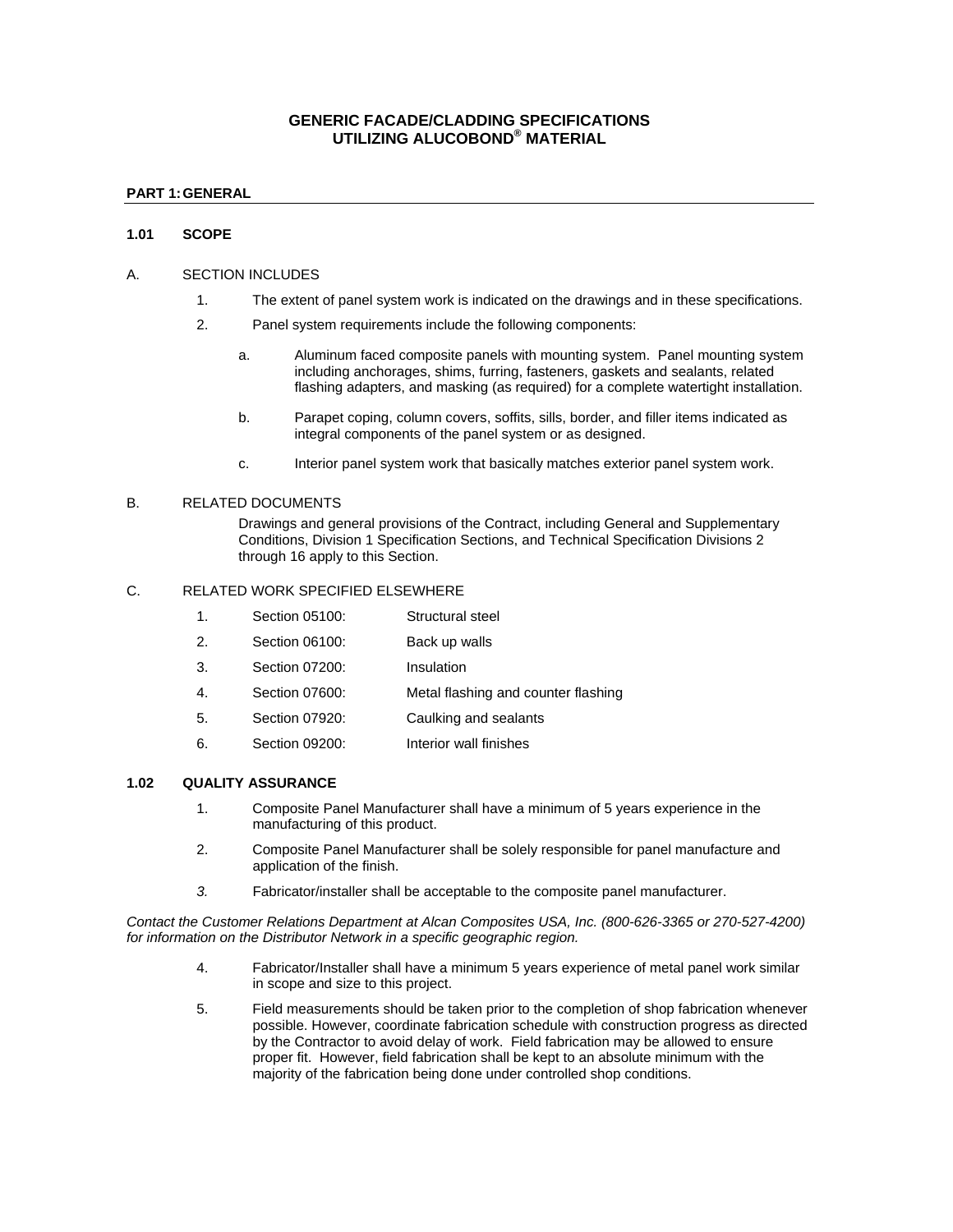- 6. Shop drawings shall show the preferred joint details providing a watertight and structurally sound wall panel system that allows no uncontrolled water penetration on the inside face of the panel system as determined by ASTM E 331. Systems not utilizing a construction sealant at the panel joints (i.e. Rout and Return Dry and Rear Ventilated System) shall provide a means of concealed drainage with baffles and weeps for water which may accumulate in members of the system.
- 7. Maximum deviation from vertical and horizontal alignment of erected panels: 6mm (1/4") in 6m (20') non-accumulative.
- 8. Panel fabricator/installer shall assume undivided responsibility for all components of the exterior panel system including, but not limited to attachment to sub-construction, panel to panel joinery, panel to dissimilar material joinery, and joint seal associated with the panel system.
- 9. Composite panel manufacturer shall have established a Certification Program acceptable to the local Code Authorities.

## **1.03 REFERENCES**

- A. ALUMINUM ASSOCIATION
	- 1. AA-C22-A41: Anodized Clear Coatings.
	- 2. AA-C22-A42: Anodized Integral Color Coatings.

### B. AMERICAN ARCHITECTURAL MANUFACTURERS ASSOCIATION

1. AAMA 508-05: Voluntary Test Method and Specification for Pressure Equalized Rain Screen Wall Cladding Systems

### C. AMERICAN SOCIETY FOR TESTING AND MATERIALS

- 1. E 330 Structural Performance of Exterior Windows, Curtain Walls, and Doors Under the Influence of Wind Loads
- 2. E 283 Rate of Leakage through Exterior Windows, Curtain Walls, and Doors
- 3. D 1781 Climbing Drum Peel Test for Adhesives
- 4. E 84 Surface Burning Characteristics of Building Materials
- 5. D 3363 Method for Film Hardness by Pencil Test
- 6. D 2794 Resistance of Organic Coatings to the Effects of Rapid Deformation (Impact)
- 7. D 3359 Methods for Measuring Adhesion by Tape Test
- 8. D 2247 Practice for Testing Water Resistance of Coatings in 100% Relative **Humidity**
- 9. B 117 Method of Salt Spray (Fog) Testing
- 10. D 822 Practice for Operating Light and Water Exposure Apparatus (Carbon-Arc Type) for Testing Paint, Varnish, Lacquer, and Related Products
- 11. D 1308 Effect of Household Chemicals on Clear and Pigmented Organic Finishes
- 12. D 1735 Method for Water Fog Testing of Organic Coatings.
- 13. D 1929 Standard Test Method for Determining Ignition Temperature of Plastics
- 14. D 635 Standard Test Method for Rate of Burning and/or Extent and Time of Burning of Plastics in a Horizontal Position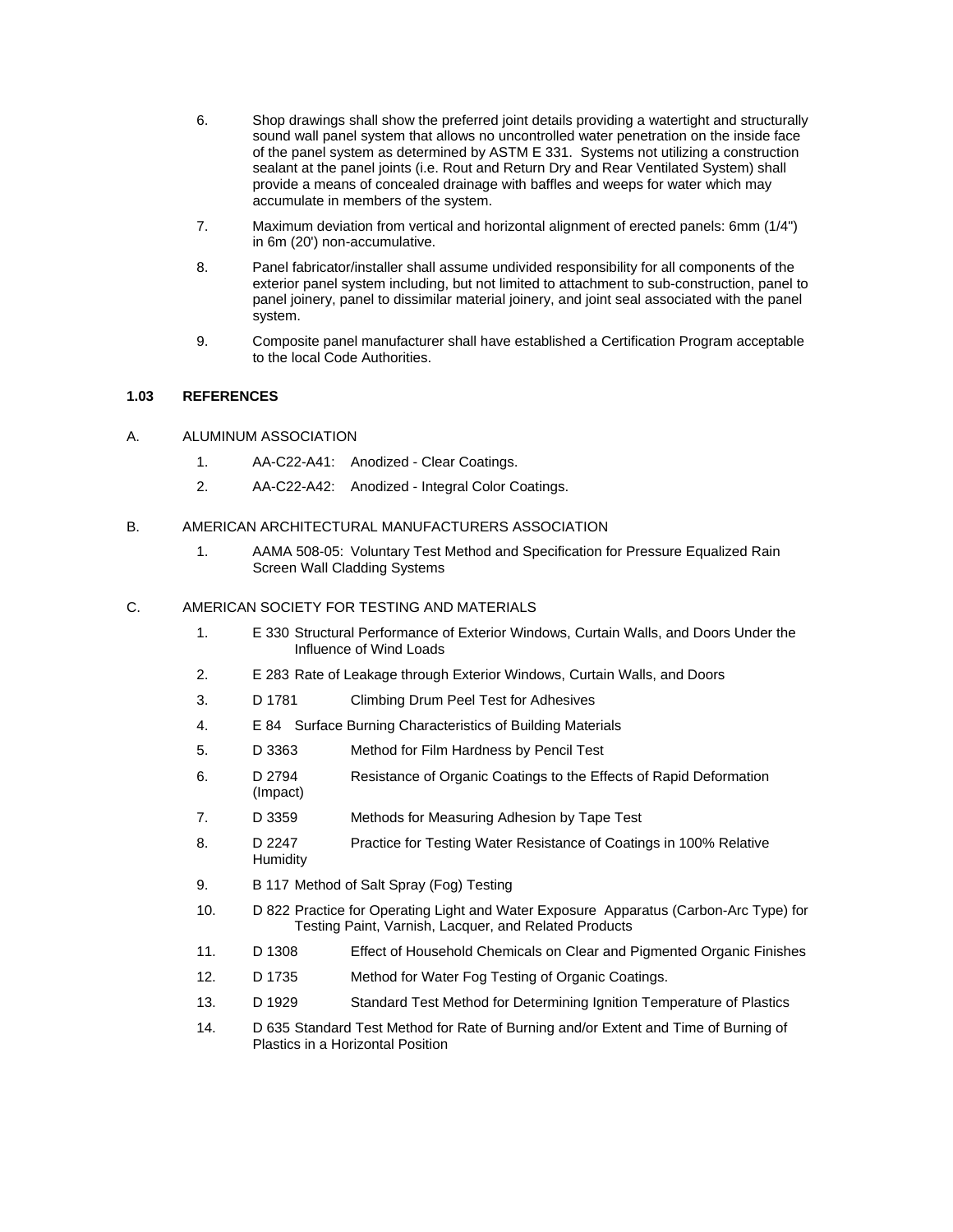## **1.04 SUBMITTALS**

#### A. SUBMITTALS SHALL BE IN CONFORMANCE WITH SECTION .

*Include section number of Division 1, which outlines administrative procedures for submittals. Refer to CSI Division 1, Section 01340 - Shop Drawings, Product Data, and Samples.* 

## B. SAMPLES

- 1. Panel System Assembly: Two samples of each type of assembly. 304mm (12") x 304mm (12") minimum.
- 2. Two samples of each color or finish selected, 76mm (3") x 102mm (4") minimum.

#### C. SHOP DRAWINGS

Submit shop drawings showing project layout and elevations; fastening and anchoring methods; detail and location of joints, sealants, and gaskets, including joints necessary to accommodate thermal movement; trim; flashing; and accessories.

- D. AFFIDAVIT CERTIFYING MATERIAL MEETS REQUIREMENTS SPECIFIED.
- E. TWO COPIES OF MANUFACTURER'S LITERATURE FOR PANEL MATERIAL.

### F. CODE COMPLAINCE

Documents showing product compliance with the national and local building code shall be submitted prior to the bid. These documents shall include, but not be limited to, appropriate Evaluation Reports and/or test reports supporting the use of the product.

G. ALTERNATE MATERIALS MUST BE APPROVED BY THE ARCHITECT PRIOR TO THE BID DATE.

#### **1.05 DELIVERY, STORAGE AND HANDLING**

- 1. Protect finish and edges in accordance with panel manufacturer's recommendations.
- 2. Store material in accordance with panel manufacturer's recommendations.

### **PART 2: PRODUCTS**

### **2.01 PANELS**

#### A. COMPOSITE PANELS

- 1. ALUCOBOND material manufactured by Alcan Composites USA, Inc. 208 West 5<sup>th</sup> Street, Benton, KY 42025 (800-626-3365 or 270-527-4200)
- 2. Items of the same function and performance, which have received prior approval from the architect, shall be allowed for this project. Approval shall be based on documentation submitted showing the adequacy of the material.

*Fill in Division 1--General Requirement section numbers covering administrative procedures for substitutions or delete if substitutions are not permitted.* 

### B. THICKNESS: 3MM (0.118"); 4MM (0.157"); 6MM (0.236")

*Delete thickness not required.*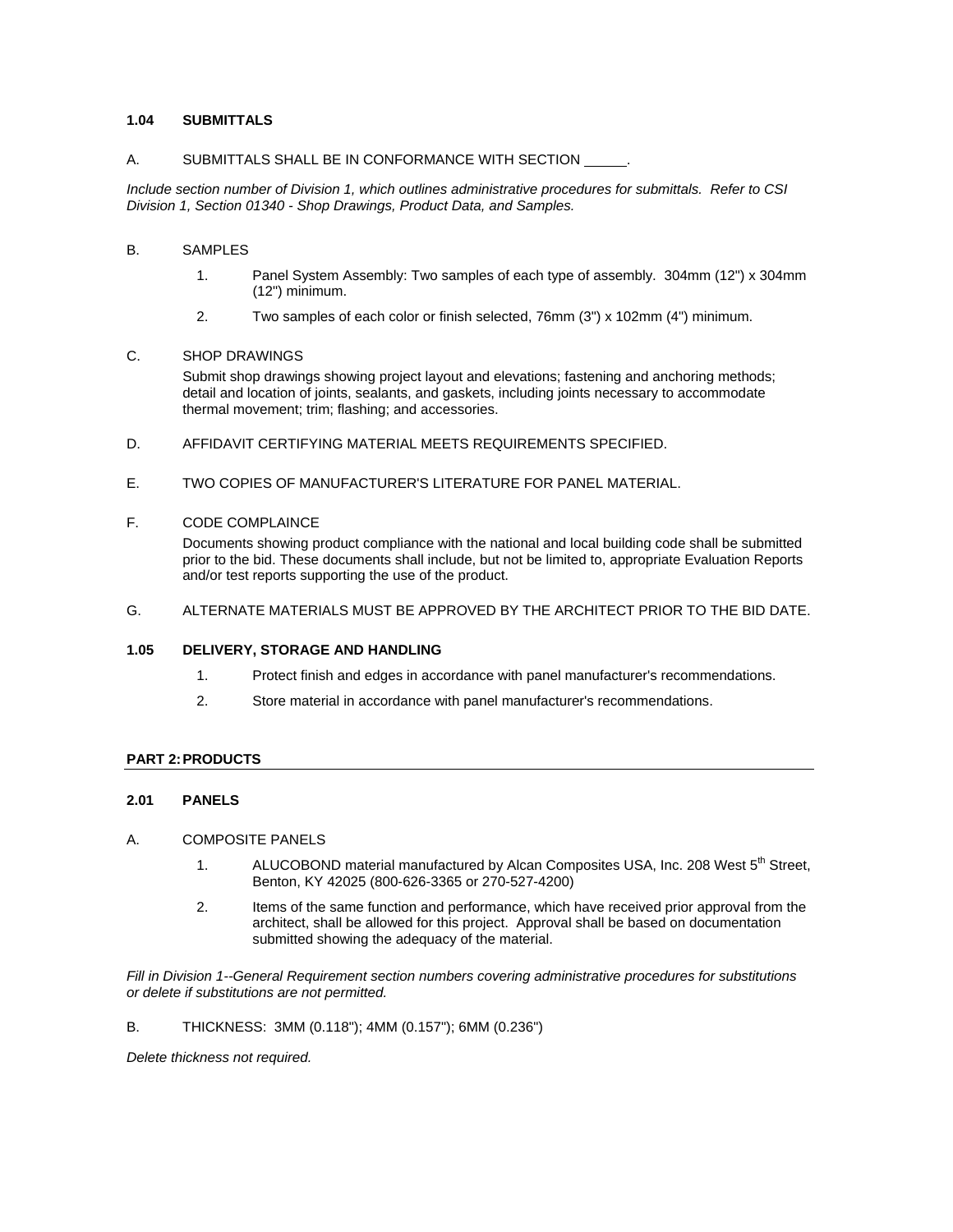## C. PRODUCT PERFORMANCE

1. Bond Integrity

When tested for bond integrity, in accordance with ASTM D1781 (simulating resistance to panel delamination), there shall be no adhesive failure of the bond a) between the core and the skin nor b) cohesive failure of the core itself below the following values:

|    | Peel Strength:          | 115 N mm/mm (22.5 in lb/in) as manufactured<br>115 N mm/mm (22.5 in lb/in) after 21 days soaking in water at 70°F |
|----|-------------------------|-------------------------------------------------------------------------------------------------------------------|
| 2. | <b>Fire Performance</b> |                                                                                                                   |
|    | ASTM E 84               | Flame Spread Index must be less than 25, Smoke Developed Index must<br>be less than 450.                          |
|    | <b>ASTM D 1929</b>      | A self ignition temperature of 650°F or greater                                                                   |
|    | ASTM D-635              | Requires a CC1 classification                                                                                     |

## D. FINISHES

- 1. Coil coated KYNAR<sup>®</sup> 500 or HYLAR<sup>®</sup> 5000 based Polyvinylidene Fluoride (PVDF) or Fluoro Ethylene – Alkyl Vinyl Ether (FEVE) resin in conformance with the following general requirements of AAMA 2605.
	- a. Color: (Select one of the following)
		- 1) Standard color as selected by the owner / architect / engineer from manufacturer's standard color palette.
		- 2) Custom color to be matched by the panel supplier.
		- 3) Clear coat over pretreated natural and brushed aluminum substrates.

## b. Coating Thickness:

- 1) Colors: 1.0 mil (±0.2 mil).
- 2) Clear: 0.50 mil (± 0.05 mil).
- c. Hardness: ASTM D-3363; HB minimum using Eagle Turquoise Pencil.
- d. Impact:
	- 1) Test method: ASTM D-2794; Gardner Variable Impact Tester with 5/8" mandrel.
	- 2) Coating shall withstand reverse impact of 1.5"/pounds per mil substrate thickness.
	- 3) Coating shall adhere tightly to metal when subjected to #600 Scotch Tape pick-off test. Slight minute cracking permissible. No removal of film to substrate.
- e. Adhesion:
	- 1) Test Method: ASTM D-3359.
	- 2) Coating shall not pick off when subjected to an 11" x 11" x 1/16" grid and taped with #600 Scotch Tape.
- f. Humidity Resistance
	- 1) Test Method: ASTM D-2247.
	- 2) No formation of blisters when subject to condensing water fog at 100% relative humidity and 100°F for 4000 hours.
- g. Salt Spray Resistance:
	- 1) Test Method: ASTM B-117; Expose coating system to 4000 hours, using 5% NaCl solution.
	- 2) Corrosion creepage from scribe line: 1/16" max.
	- 3) Minimum blister rating of 8 within the test specimen field.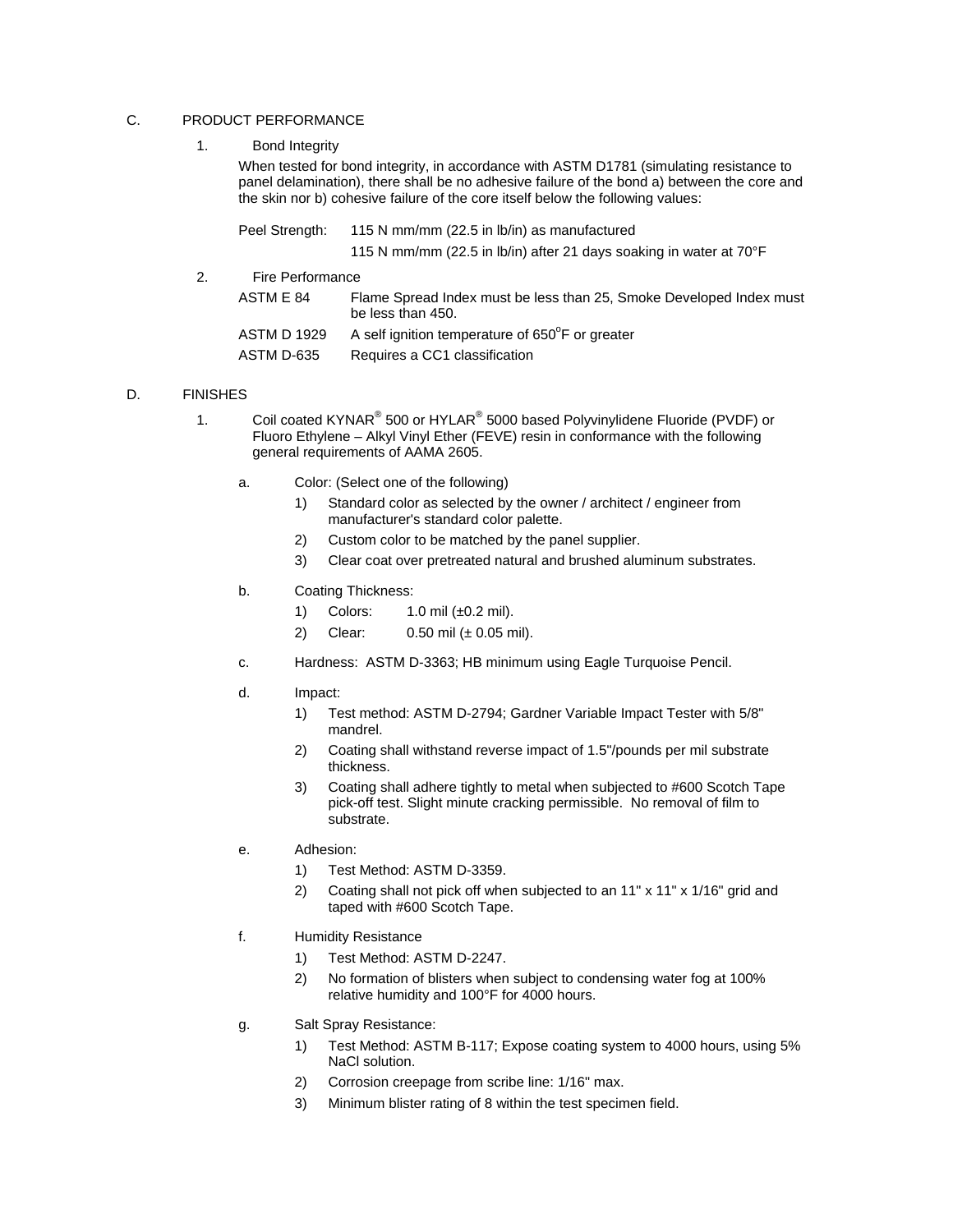- h. Weather Exposure
	- 1) Outdoor:
		- a. Ten-year exposure at 45° angle facing south Florida exposure.
		- b. Maximum color change of 5 Delta E units as calculated in accordance with ASTM D-2244.
		- c. Maximum chalk rating of 8 in accordance with ASTM D-4214.
		- d. No checking, crazing, adhesion loss.
- i. Chemical Resistance:
	- 1) ASTM D-1308 utilizing 10% Muriatic Acid for an exposure time of 15 minutes. No loss of film adhesion or visual change when viewed by the unaided eye.
	- 2) ASTM D-1308 utilizing 20% Sulfuric Acid for an exposure time of 18 hours. No loss of film adhesion or visual change when viewed by the unaided eye.
	- 3) AAMA 2605 utilizing 70% reagent grade Nitric Acid vapor for an exposure time of 30 minutes. Maximum color change of 5 Delta E units as calculated in accordance with ASTM D-2244.
- 2. Anodized:

Color (Clear): AA-C22-A41 Architectural Class I Color Coating: AA-C22-A44, light bronze, medium bronze, dark bronze and black. Architectural Class I (AA-C22-A42 Architectural Class II available upon request.)

- 3. Urethane Coating: For small quantity aluminum accent panels or custom color applications, provide a multi coat urethane finish in accordance with the paint manufacturer's requirements.
- 4. High Performance Clear:

For application over pretreated natural and brushed aluminum substrates, provide a high performance single coat clear finish.

*Delete colors and finishes not required.* 

### **2.02 PANEL FABRICATION**

A. COMPOSITION:

Two sheets of aluminum sandwiching a solid core of extruded thermoplastic material formed in a continuous process with no glues or adhesives between dissimilar materials. The core material shall be free of voids and/or air spaces and not contain foamed insulation material. Products laminated sheet by sheet in a batch process using glues or adhesives between materials shall not be acceptable.

B. ALUMINUM FACE SHEETS:

| Thickness: | 0.50mm (0.0197") (nominal)        |
|------------|-----------------------------------|
| Allov:     | AA3000 Series (Painted material)  |
|            | AA5000 Series (Anodized material) |

*Delete alloy not required.* 

### C. PANEL WEIGHT:

- 1. 3mm (0.118"): 0.92 lbs./ft²
- 2. 4mm (0.157"): 1.12 lbs./ft²
- 3. 6mm (0.236"): 1.59 lbs./ft²

*Delete weights not required.*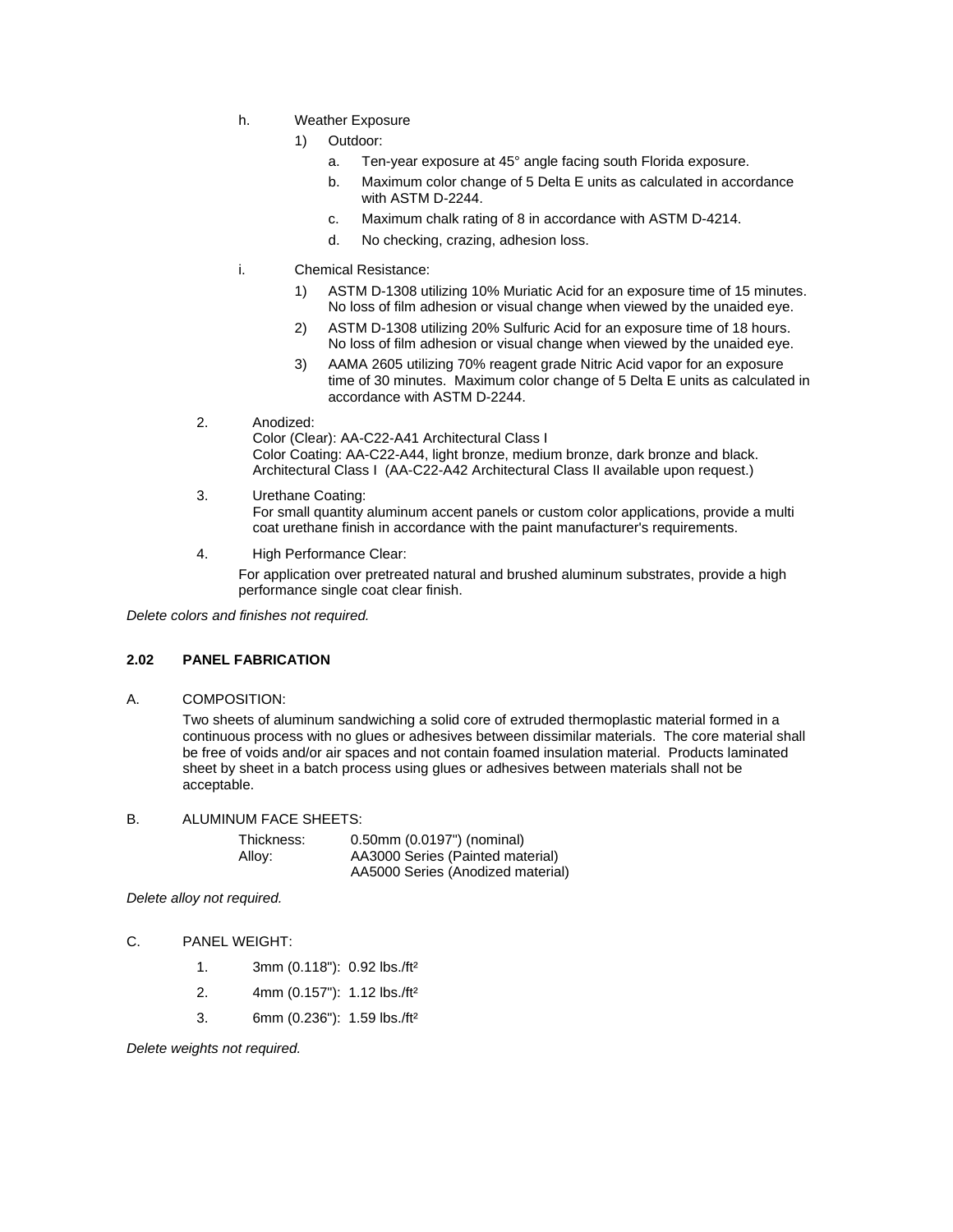## D. TOLERANCES

- 1. Panel Bow: Maximum 0.8% of any 1828mm (72") panel dimension.
- 2. Panel Dimensions: Field fabrication shall be allowed where necessary, but shall be kept to an absolute minimum. All fabrication shall be done under controlled shop conditions when possible.
- 3. Panel lines, breaks, and angles shall be sharp, true, and surfaces free from warp and buckle.
- 4. Maximum deviation from panel flatness shall be 1/8" in 5'0" on panel in any direction for assembled units. (Non-accumulative - No Oil Canning)

### E. SYSTEM CHARACTERISTICS

- 1. Plans, elevations, details, characteristics, and other requirements indicated are based upon standards by one manufacturer. It is intended that other manufacturers, receiving prior approval, may be acceptable, provided their details and characteristics comply with size and profile requirements, and material/performance standards.
- 2. System must not generally have any visible fasteners, telegraphing or fastening on the panel faces or any other compromise of a neat and flat appearance.
- 3. System shall comply with the applicable provisions of the "Metal Curtain Wall, Window, Storefront, and Entrance Guide Specifications Manual" by AAMA and ANSI/AAMA 302.9 requirements for aluminum windows.
- 4. Fabricate panel system to dimension, size, and profile indicated on the drawings based on a design temperature of 70°F.
- 5. Fabricate panel system so that no restraints can be placed on the panel, which might result in compressive skin stresses. The installation detailing shall be such that the panels remain flat regardless of temperature change and at all times remain air and water tight.
- 6. The finish side of the panel shall have a removable plastic film applied prior to fabrication, which shall remain on the panel during fabrication, shipping, and erection to protect the surface from damage.

### F. SYSTEM TYPE

### *Pick one of the following*

- 1. Rout and Return Wet: System must provide a wet seal (caulked) reveal joint as detailed on drawings. The sealant type shall be as specified in Section 07900 and with foamed type backer rod as indicated on architectural drawings.
- 2. Rout and Return Dry: System must provide a perimeter aluminum extrusion with integral weather-stripping as detailed on drawings.
	- No field sealant required in joints unless specifically noted on drawings.
- 3. Rear Ventilated Rain Screen: System must provide a reveal joint as detailed on drawings. Provide moisture barrier and sheathing as shown on drawings.
- 4. Pressure Equalized Rain Screen System: System must provide air/vapor barrier as indicated in AAMA 508-05.

### G. SYSTEM PERFORMANCE

1. Composite panels shall be capable of withstanding building movements and weather exposures based on the following test standards required by the Architect and/or the local building code.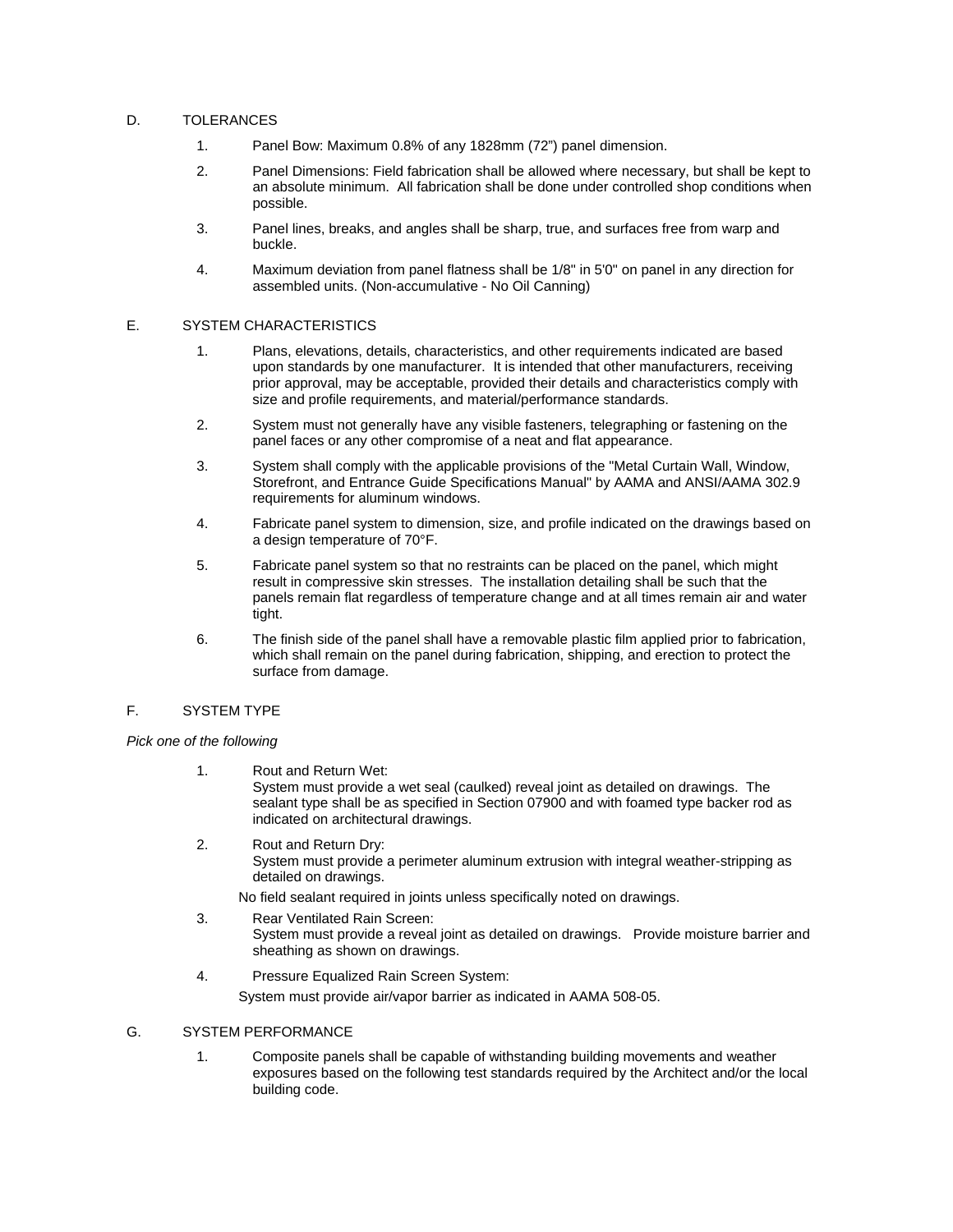## a. Wind Load

If system tests are not available, mock-ups shall be constructed and tests performed under the direction of an independent third party laboratory, which show compliance to the following minimum standards:

Panels shall be designed to withstand the Design Wind Load based upon the local building code, but in no case less than 20 pounds per square foot (psf) and 30 psf on parapet and corner panels. Wind load testing shall be conducted in accordance with ASTM E330 to obtain the following results.

Normal to the plane of the wall between supports, deflection of the secured perimeter-framing members shall not exceed L/175 or 3/4", whichever is less.

Normal to the plane of the wall, the maximum panel deflection shall not exceed L/60 of the full span.

Maximum anchor deflection shall not exceed 1/16".

At 1-1/2 times design pressure, permanent deflections of framing members shall not exceed L/100 of span length and components shall not experience failure or gross permanent distortion. At connection points of framing members to anchors, permanent set shall not exceed 1/16".

b. Air/Water System Test

If system tests are not available, mock-ups shall be constructed and tests performed under the direction of an independent third party laboratory, which show compliance to the following minimum standards:

Air Infiltration - When tested in accordance with ASTM E283, air infiltration at 1.57 psf must not exceed 0.06 cfm/ft² of wall area.

Water Infiltration - Water infiltration is defined as uncontrolled water leakage through the exterior face of the assembly. Systems not using a construction sealant at the panel joints (i.e. Rout and Return Dry and Rear Ventilated Systems) shall be designed to drain any water leakage occurring at the joints. No water infiltration shall occur in any system under a differential static pressure of 6.24 psf after 15 minutes of exposure in accordance with ASTM E331.

c. Pressure Equalized Rain Screen Systems shall comply with AAMA 508-05 Voluntary Test Method and Specification for Pressure Equalized Rain Screen Wall Cladding Systems

### **2.03 ACCESSORIES**

- 1. Extrusions, formed members, sheet, and plate shall conform with ASTM B209 and the recommendations of the manufacturer.
- 2. Panel stiffeners, if required, shall be structurally fastened or restrained at the ends and shall be secured to the rear face of the composite panel with silicone of sufficient size and strength to maintain panel flatness. Stiffener material and/or finish shall be compatible with the silicone.
- 3. Sealants and gaskets within the panel system shall be as per manufacturer's standards to meet performance requirements.
- 4. Fabricate flashing materials from 0.030" minimum thickness aluminum sheet painted to match the adjacent curtain wall / panel system where exposed. Provide a lap strap under the flashing at abutted conditions and seal lapped surfaces with a full bed of nonhardening sealant.
- 5. Fasteners (concealed/exposed/non-corrosive): Fasteners as recommended by panel manufacturer. Do not expose fasteners except where unavoidable and then match finish of adjoining metal.